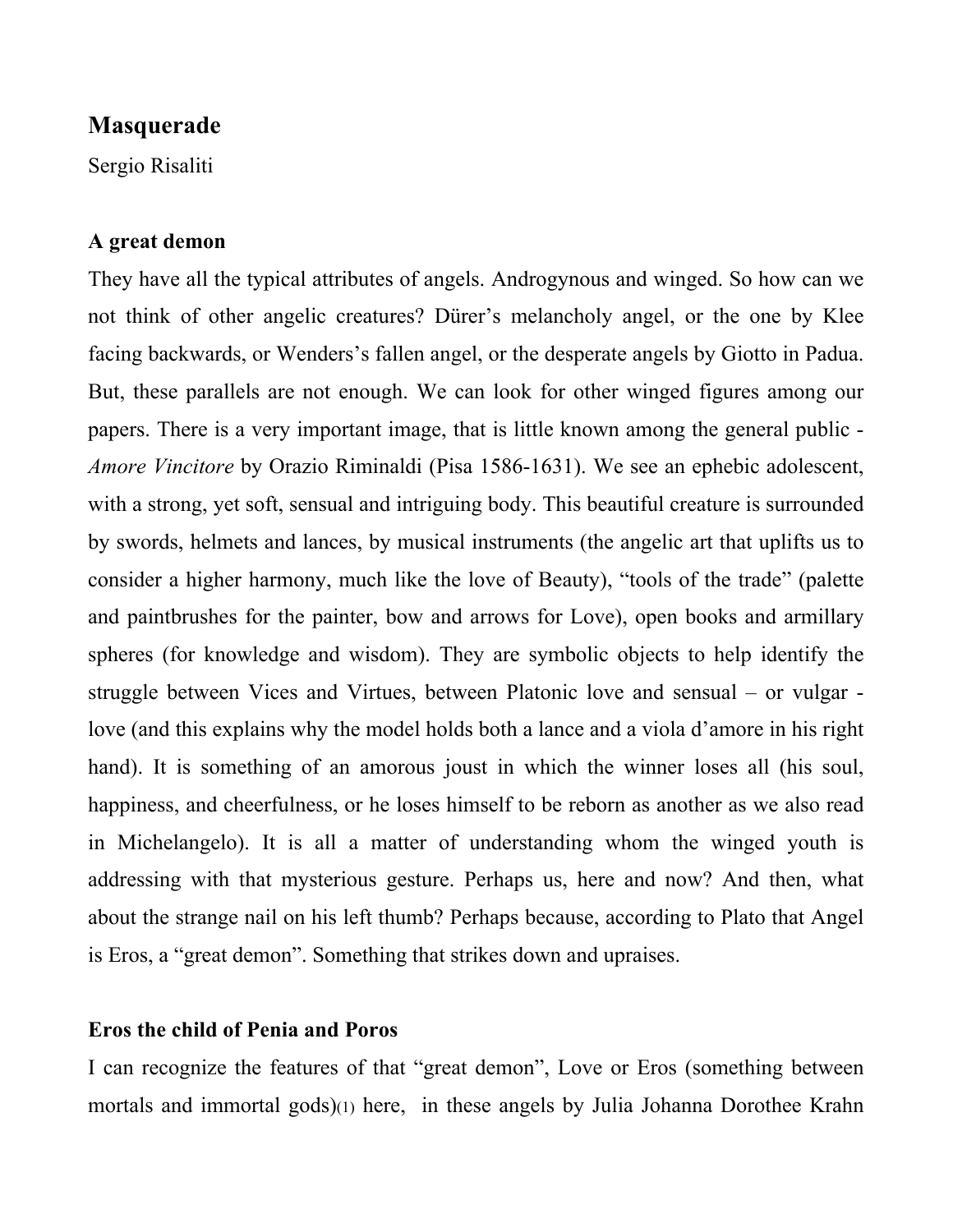(that is her full name). But, as opposed to the artists I just mentioned, Julia Krahn has not used a live model, she has not used her imagination to correct nature, nor has she copied an antique cast and readapted it to her needs. As on other occasions, she worked on herself (in a broad, both artistic and analytical sense), using herself 'as the model' and as 'the subject to analyze'. That angel is herself in flesh and blood (even though she then tries to redefine her physicality in all ways). However, I am convinced that the angel is not the being she has harnessed. Instead, I think of Eros (the child of Penia and Poros according to Plato) with whose image or mask the artist has identified to the point of becoming its personification: to embody him (through the performance) and to create distance from him (through photography).

### **On and off stage**

I speak of performance because Julia Krahn posed for her photographs. But her pose is always the acme of an action, the 'turning point' in a choreography. First of all, she dressed up in wings and feathers, intending to harness a latent force (eros) and a delocalized passion (the androgyne) through recourse to a myth and an iconography. Then, she used the cable release shot to capture the instant – the state of mind of a moment, a sensation. As a photographer, she works at a distance. As a performer she works from the inside moving outwards. She does acrobatics, she tries to jump away, she looks behind herself, she huddles, she tries to flap her wings, simulating the swoop of a falcon. There are two details which help us understand the organization of her work: the cable that hangs and remains attached to the camera, and her gaze that is sometimes focused on the lens (the same way that Pontormo looks in the mirror to do a quick selfportrait). In other shots, the artist shifts her gaze from the lens, not looking at us or herself, but focusing her attention in a direction other than the photographer-spectator's point of observation.

In two images we see Julia Krahn from behind: in one she seems about to take flight for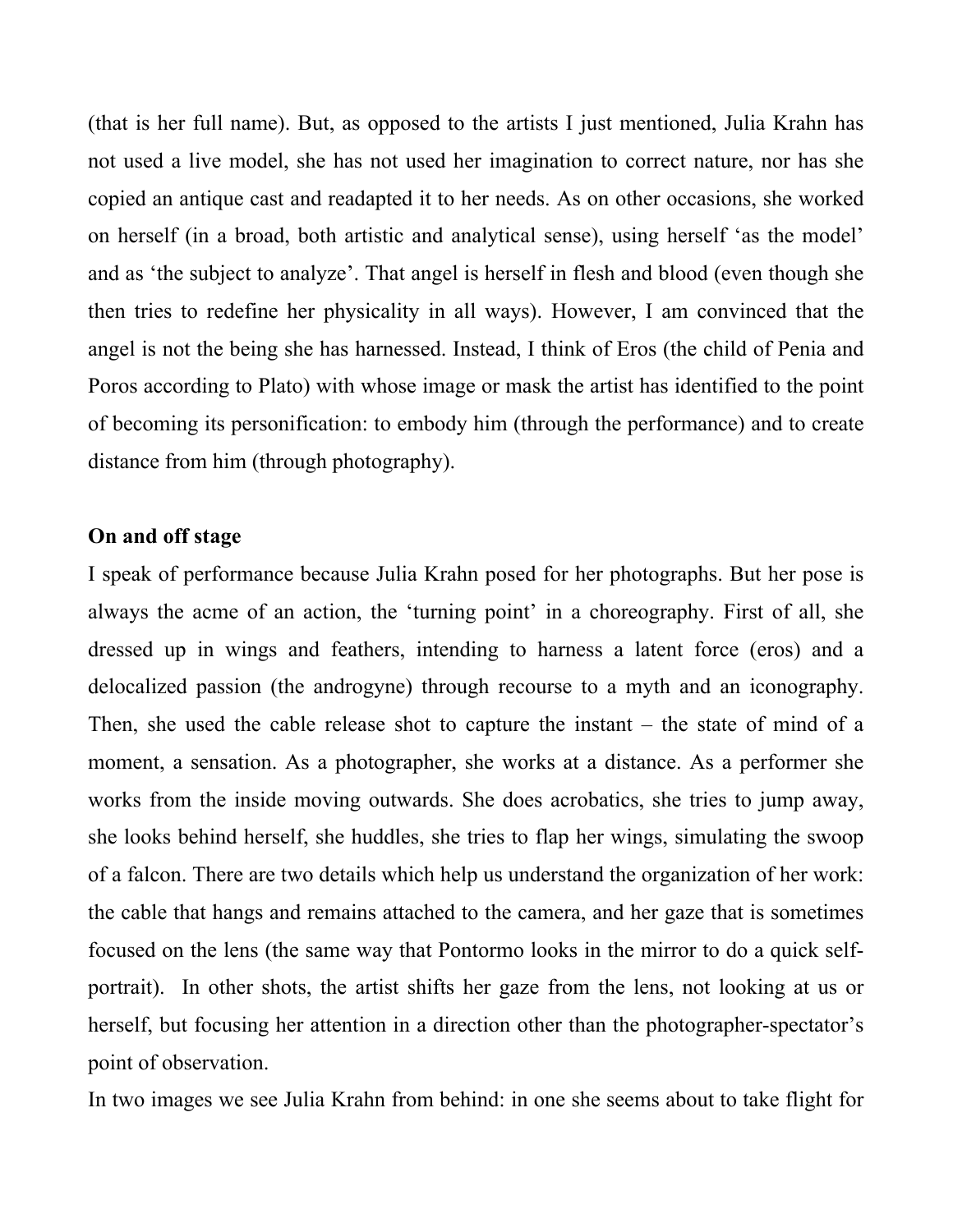the first time, leaping into the air. In the other she is going up – or maybe down – a ladder. Perhaps the ladder is a reference to Jacob's ladder and by extension to the Tree of Life. She seems to be telling us that even today the erotic experience is the link between high and low, between lowly materialism and the spiritual life.

## **Moving without gravity**

This entire 'ballet' (like an insect closed in a luminous box) takes place in a strictly white space, a space that does not seem to exist. There is no perspective. Having eliminated all points of reference – physical and geometric – the winged figures lives in an ethereal, *outopic* dimension. Only in this sense is the figure more Angel than Eros: "it is in an other-worldly dimension, in the fourth dimension beyond the sphere that defines the axes of the visible cosmos, *mundus imaginalis*"(2). And so, , like the angel-Eros, Julia moves in this space, she tries to escape, she jumps, she gets up and she almost completely disappears form view. The meaning could also be, and reduce itself to this attempt: to oscillate between the erotic dimension and the angel's mystic dimension. Hence the restlessness, the agitated and frenzied state.

In one photograph we see only the artist's legs, as if the rest of her had darted beyond the frame of the print. Looking at this picture we cannot help but dwell on the cloven red nail, on the cord that hangs next to the limbs, on the tint of the skin. The wings, the waxy look, and the space without gravity all serve to remove the weight and the physicality of the artist's body, transforming it even more into a masquerade, into a surreal creature. This creature's sex, slightly disturbed by its new state of angel-*daimon*, remains deliberately uncertain. Otherwise, what would be the purpose of the wings if its body weighed as much as a mere mortal?

The figure is restless. In front of the photographic speculum- it is subjected to forces of desire, to the perturbing and it perceives that something – mortal and immortal at the same time according to Plato – which from the beginning subjugates and agitates human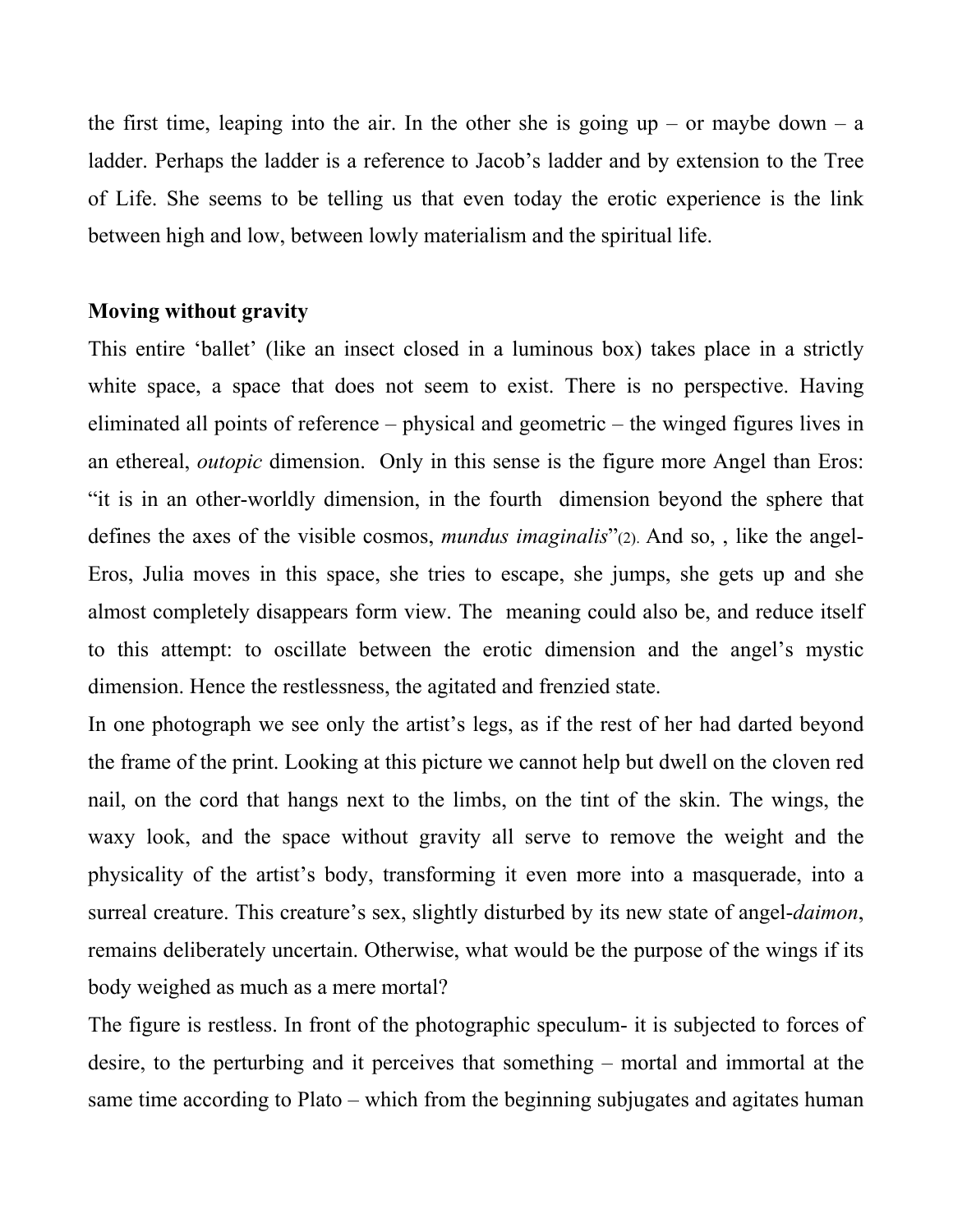nature, making the body too tight, and language too limited; the enormity of the difference between desire and fulfilment is unbearable, the gap between vision and sensation is terrible and death becomes unthinkable.

### **Change of register, change of skin**

By doing self-portraits, the artist puts herself on both sides with respect to the camera – on the side of the author-creator and on the side of the subject. Therefore, she can control the manner or manners in which she is seen and makes herself seen. In this sense Julia Krahn has placed the reins of language and the experience of meaning into female hands. In particular, we note the change of register (from masculine to feminine), when the artist appropriates the issues related to body language: pulsions, desires, libido (whose lethal violence and destructive power is perhaps only a deceitful construct of Western thought in order that female sexuality be controlled by men).

Here, however, it is the woman who lays the trap and falls into it, who plays in her own way and according to her critical view with the rhetoric of the images, with the significance of the myths, with the meaning of the words and gestures. The interpretation of the world remains in step with the critique of society and culture, with a process of liberation and deconstruction of general concepts and inherited forms of expression. And this reversal – from the ideological to the sensitive – can only take place from the moment in which the other – in this case the female – takes control of her own body and how it is presented, occupying both positions: behind and in front of the lens, inside and outside the technological-expressive field.

Now, if the masquerade produces a state of trance and depersonalization, without which it would be ineffective, the self-portrait is capable of certifying the transformation of the pulsion into a recognizable figure, without, however, demolishing the awareness of her femaleness, without degrading and debasing the power of androgynous desire, avoiding the snares hidden in the myths and symbols of Eros inflected in the masculine.(3)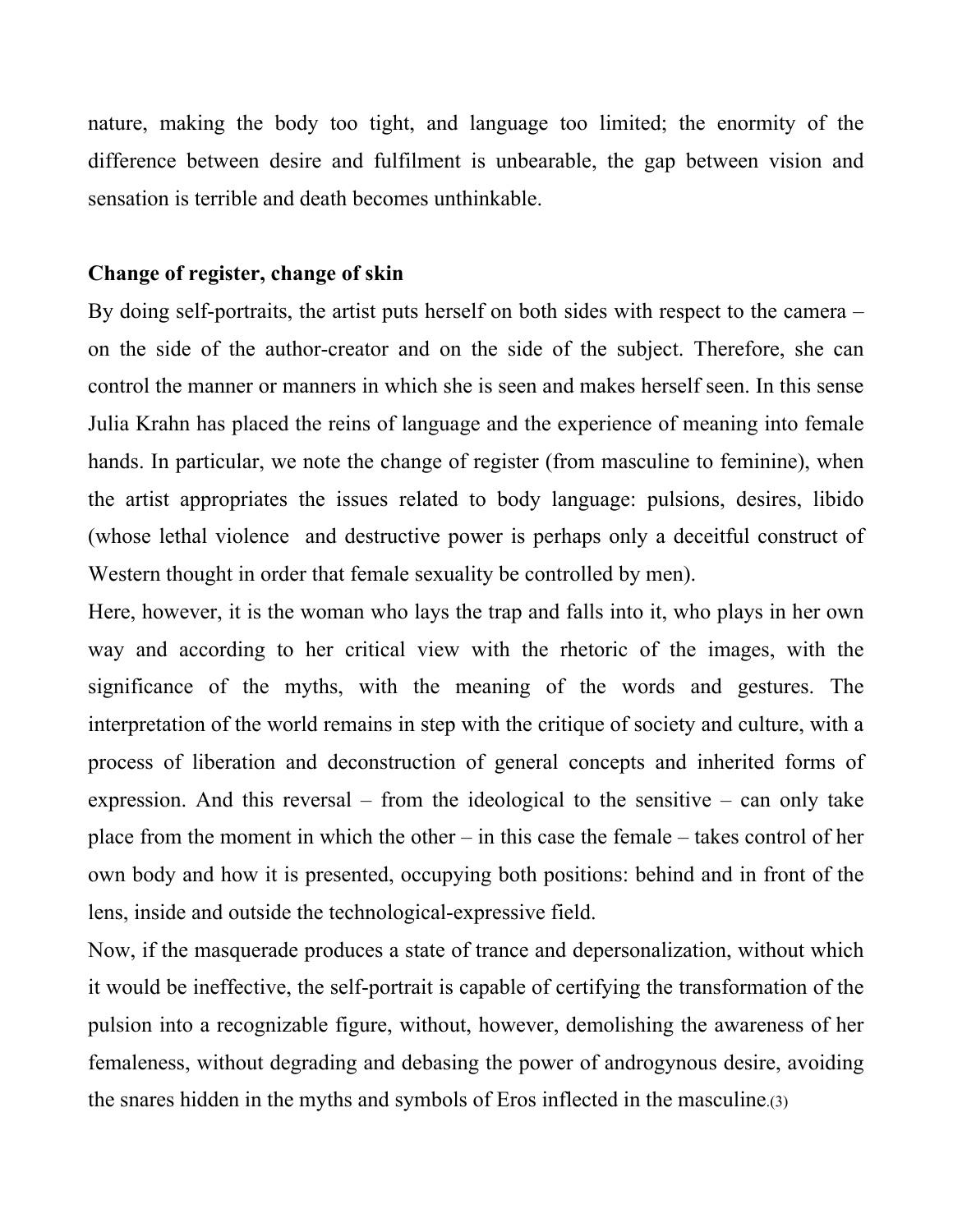#### **Other souvenirs**

As in other series, *The Creation of Memory*, *Souvenir* and *Rooms* for example, here too the artist wants to go beyond the limits of the medium using photography to transcend the objective datum and convey other information or emotions with respect to a specific subject, a specific experience. In other words, Julia Krahn makes photography complex from the start, seeking a meaning beyond mere appearance. She is searching for more expressive photography without, however, abandoning the principle of reality that is always a prerogative of photography. Indeed, Julia relies on this principle even when she shoots places that are not part of her life but exist in the lives of others. She does this to give the impression of reviving her own memories or vague yet memorable sensations: sensations experienced in incidental and fleeting moments that now return to make themselves felt together with those refound places. In this case, I refer to earlier works such as *Souvenir* and *Rooms*. The disguise is necessary to remove pulsions and latent desires for transcendence, sublimation and identification from her darkroom. The myths return to reawaken sensations that would otherwise be buried along with the object of desire. So, it would be a matter of keeping *Eros* alive here before he dissolves amorous passion with his luminous energy, with his vital heat. As in *Souvenir* or *Rooms*, it is a matter of photographing and portraying herself to go back, to the exact moment of that first unforgettable sensation.

### **A superhuman presence**

Each disguise is also a form of incarnation: masquerading involves a personification and a kind of theophany, so that the individuality of the one wearing the disguise "does not limit itself to annulling itself before the symbol he wears, but blends with it to become the instrument of a superhuman *presence*… it is as if … the exterior self … revealed a latent possibility within itself. Man actually becomes the symbol of what he dons"(4).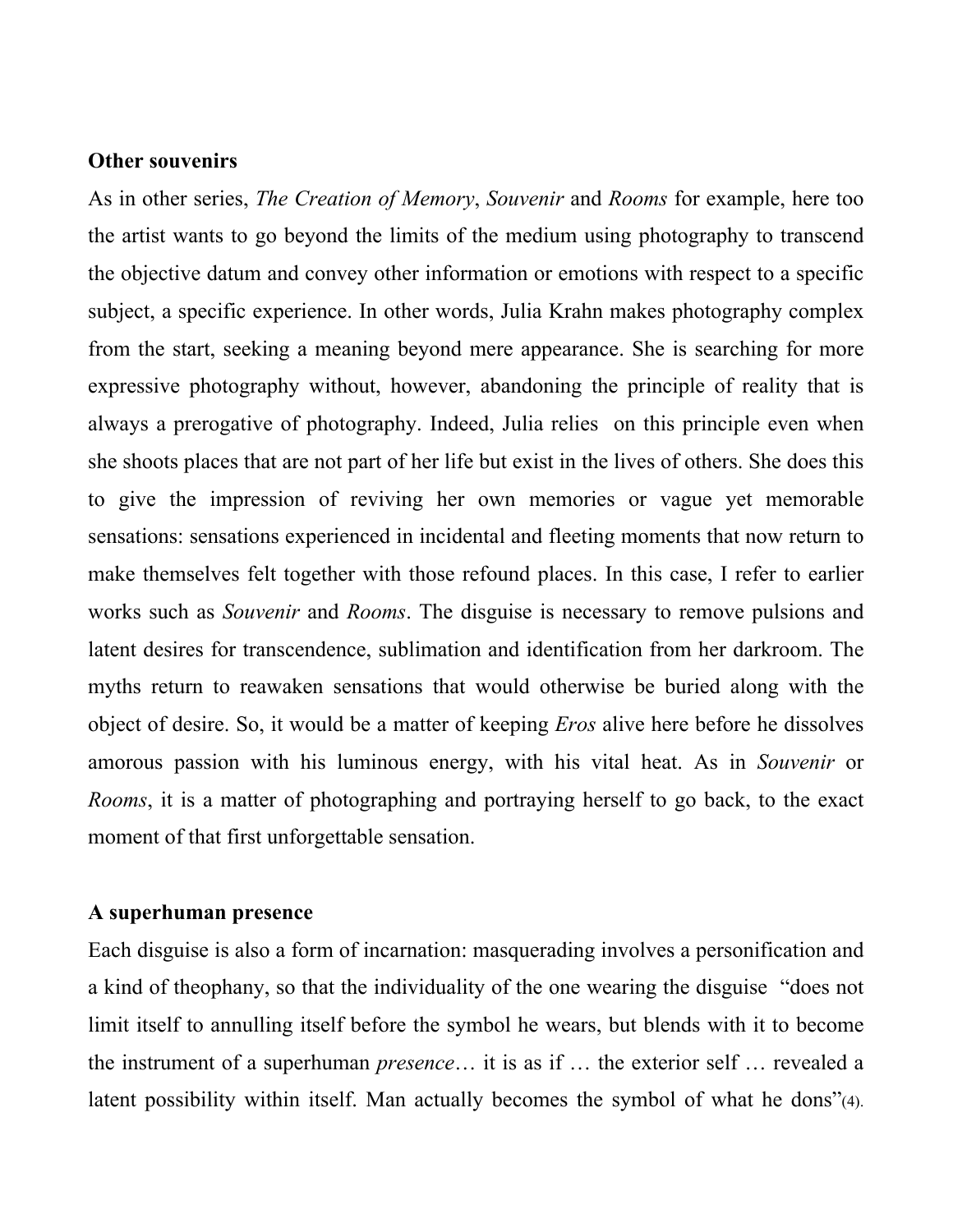Therefore, it is not a matter of mere portrayal or reproduction. Before the photo, in this case before the self-portraits, the artist worked on herself: disguising and transfiguring herself. According to Titus Burckhardt the mask, along with the clothing, ornaments, symbolic gestures, dance steps (as in this case), "immediately offers awareness of self a much vaster form, an opportunity to realize the fluidity of this awareness, its ability of taking on all forms without identifying itself with any of them"(5). Perhaps these selfportraits work in this way: the are *masquerades* to escape from the image we have created of the female eros either as an angel or a demon. It is a type of dialectic, either too ideal or too lowly to force pulsions and desires into iconographies that are produced and controlled mainly by the male. Therefore, the escape would be androgyny. But this time, it is taken from the female side: from the pure sensation of existing, desiring love with love. In a single personification of male and female, of the subject and the object of the portrayal.

#### **A few brief notes about Eros**

The most beautiful and exhaustive explanation of what *Eros* is can be found in Plato's *Symposium.* Several theses concerning the nature of *Eros,* his appearance, his powers, and his ability to influence human experience either for good or bad are advanced during that philosophical banquet. The various positions are presented by Eryximachus, physician-naturalist philosopher who, in order to make himself understood, uses the theses of Phaedrus and then of Pusanias, a great rhetorician but with antiquated beliefs. These two are followed by Aristophanes, the most famous playwright of ancient Greece, and author of plays such as *The Clouds* and *The Frogs,* and Agathon the tragic poet of whom little is known. But the dialectic scene is dominated by Diotima who, though not present at the banquet is brought into the picture by Socrates when his turn comes. The last character is Alcibiades who is in love with Socrates and concludes by putting together the apologia of Plato's teacher.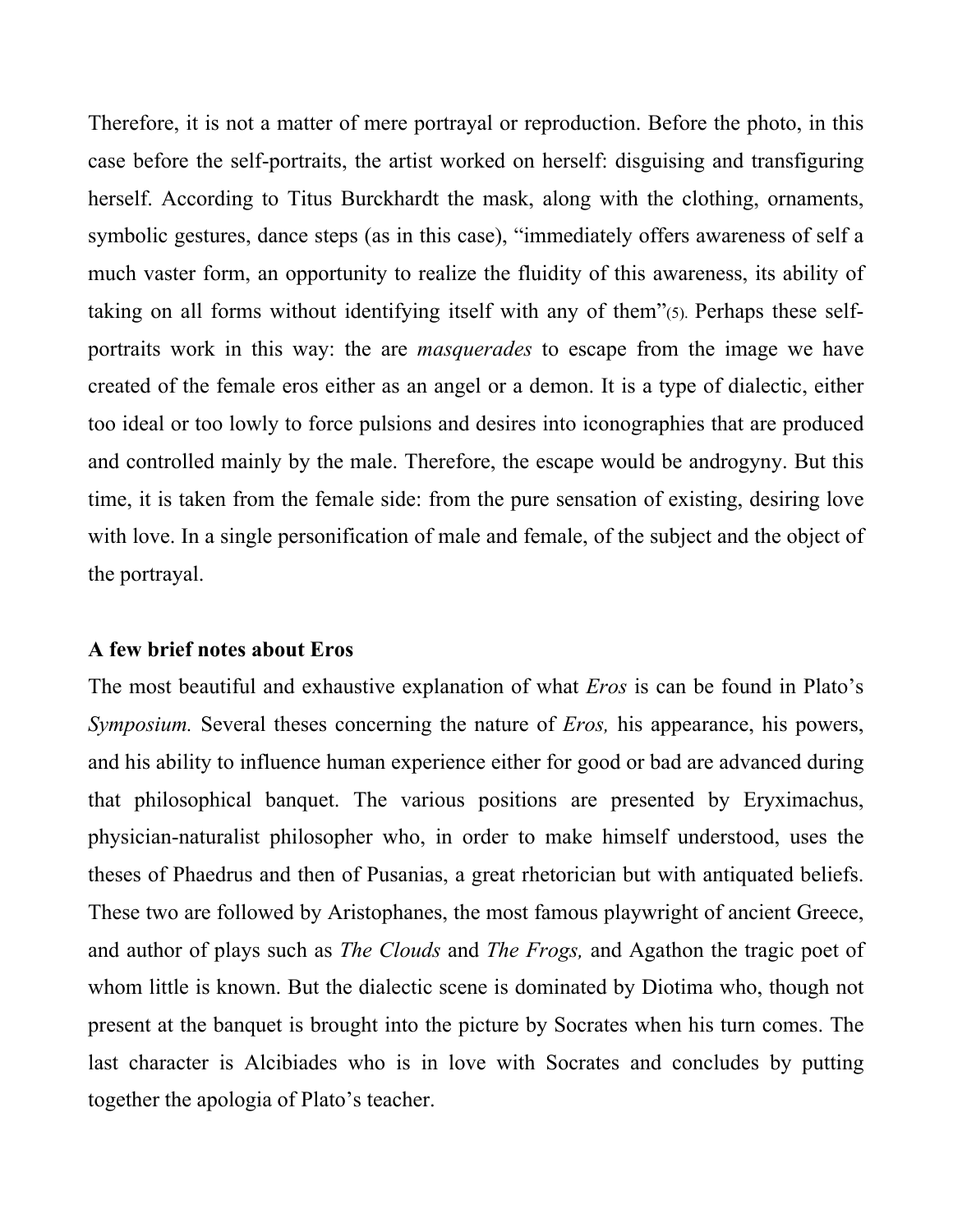For Eryximachus-Phaedrus: " love is a mighty god, and wonderful among gods and men, but especially wonderful in his birth. For he is the eldest of the gods, which is an honour to him; and a proof of his claim to this honour is, that of his parents there is no memorial; neither poet nor prose-writer has ever affirmed that he had any. As Hesiod says: *First Chaos came, and then broad-bosomed Earth, The everlasting seat of all that is, and Love.*"  $(6)$ 

Socrates-Diotima, however, explains that the god of love is a demon and is the child of Penia and Poros: "he is neither mortal nor immortal, but in a mean between the two" that he has the power "[to] interpret, conveying and taking across to the gods the prayers and sacrifices of men, and to men the commands and replies of the gods; through him the arts of the prophet and the priest, their sacrifices and mysteries and charms, and all, prophecy and incantation, find their way." (7) Further on, there is a description of Eros that fits our case: " [in that] Eros is the child of Penia and Poros, as his parentage is so are his fortunes. In the first place he is always poor, and anything but tender and fair, as the many imagine him; and he is rough and squalid, and has no shoes, nor a house to dwell in; on the bare earth exposed he lies under the open heaven, in-the streets, or at the doors of houses, taking his rest; and like his mother he is always in distress. Like his father too, whom he also partly resembles, he is always plotting against the fair and good; he is bold, enterprising, strong, a mighty hunter, always weaving some intrigue or other, keen in the pursuit of wisdom, fertile in resources; a philosopher at all times, terrible as an enchanter, sorcerer, sophist. He is by nature neither mortal nor immortal, but alive and flourishing at one moment when he is in plenty, and dead at another moment, and again alive by reason of his father's nature. But that which is always flowing in is always flowing out, and so he is never in want and never in wealth."(8)

The platonic uncertainty, expressed in the Symposium, between a divine nature and another that is demonic remains in every later presentation of Eros, whose power is